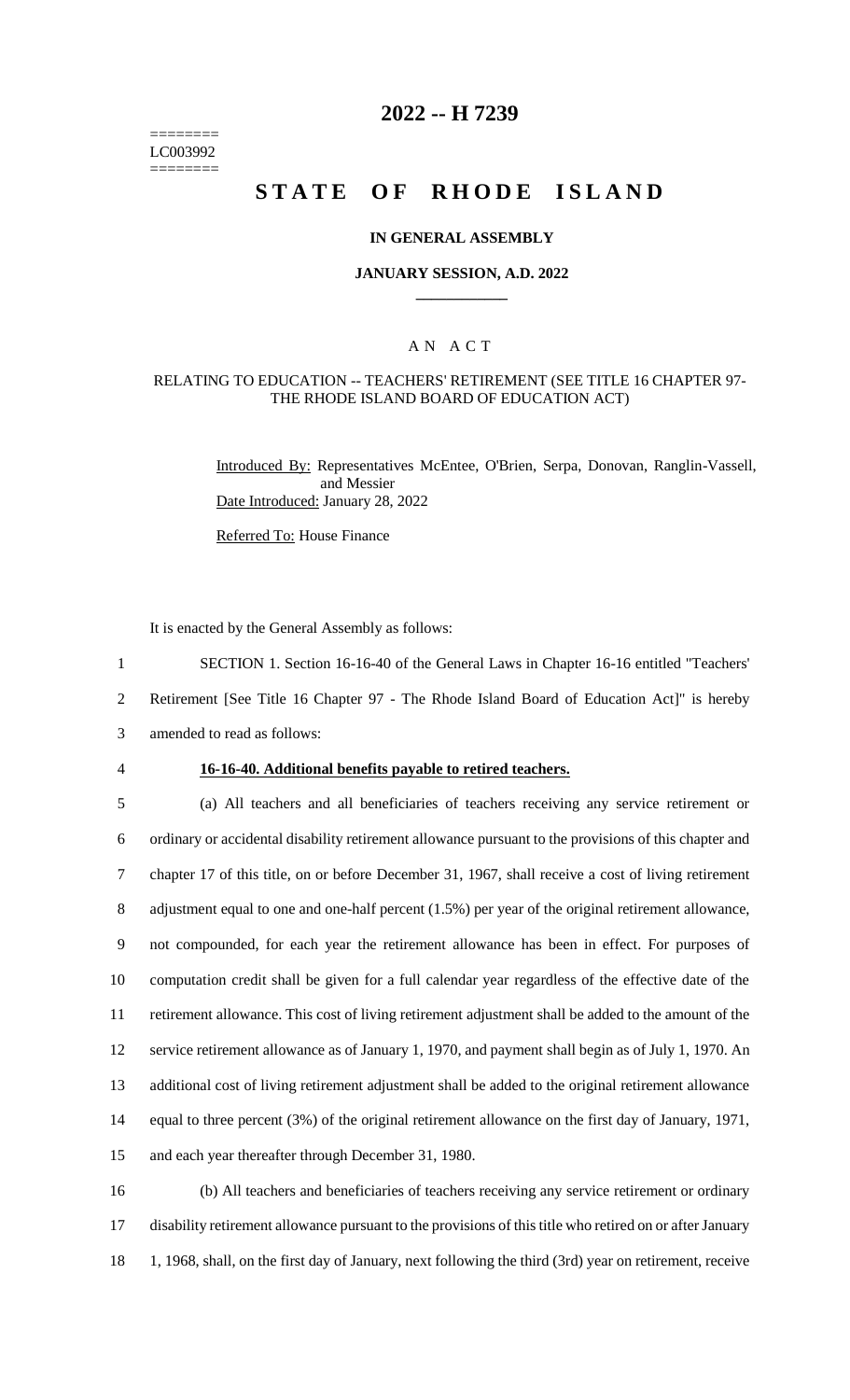a cost of living adjustment, in addition to his or her retirement allowance, an amount equal to three percent (3%) of the original retirement allowance. In each succeeding year thereafter, on the first day of January, the retirement allowance shall be increased an additional three percent (3%) of the original retirement allowance, not compounded, to be continued through December 31, 1980.

 (c)(1) Beginning on January 1, 1981, for all teachers and beneficiaries of teachers receiving any service retirement and all teachers and all beneficiaries of teachers who have completed at least ten (10) years of contributory service on or before July 1, 2005, pursuant to the provisions of this chapter, and for all teachers and beneficiaries of teachers who receive a disability retirement allowance pursuant to §§ 16-16-14 -- 16-16-17, the cost of living adjustment shall be computed and paid at the rate of three percent (3%) of the original retirement allowance or the retirement allowance as computed in accordance with § 16-16-40.1, compounded annually from the year for which the cost of living adjustment was determined to be payable by the retirement board pursuant to the provisions of subsection (a) or (b) of this section. Such cost of living adjustments are available to teachers who retire before October 1, 2009, or are eligible to retire as of September 30, 2009.

 (2) The provisions of this subsection shall be deemed to apply prospectively only and no retroactive payment shall be made.

 (3) The retirement allowance of all teachers and all beneficiaries of teachers who have not completed at least ten (10) years of contributory service on or before July 1, 2005, or were not eligible to retire as of September 30, 2009, shall, on the month following the third anniversary date of the retirement, and on the month following the anniversary date of each succeeding year be adjusted and computed by multiplying the retirement allowance by three percent (3%) or the percentage of increase in the Consumer Price Index for all Urban Consumers (CPI-U) as published by the United States Department of Labor Statistics, determined as of September 30 of the prior calendar year, whichever is less; the cost of living adjustment shall be compounded annually from the year for which the cost of living adjustment was determined payable by the retirement board; provided, that no adjustment shall cause any retirement allowance to be decreased from the retirement allowance provided immediately before such adjustment.

 (d) For teachers not eligible to retire in accordance with this chapter as of September 30, 2009, and not eligible upon passage of this article, and for their beneficiaries, the cost of living adjustment described in subsection (3) above shall only apply to the first thirty-five thousand dollars (\$35,000) of retirement allowance, indexed annually, and shall commence upon the third (3rd) anniversary of the date of retirement or when the retiree reaches age sixty-five (65), whichever is later. The thirty-five thousand dollar (\$35,000) limit shall increase annually by the percentage increase in the Consumer Price Index for all Urban Consumer (CPI-U) as published by the United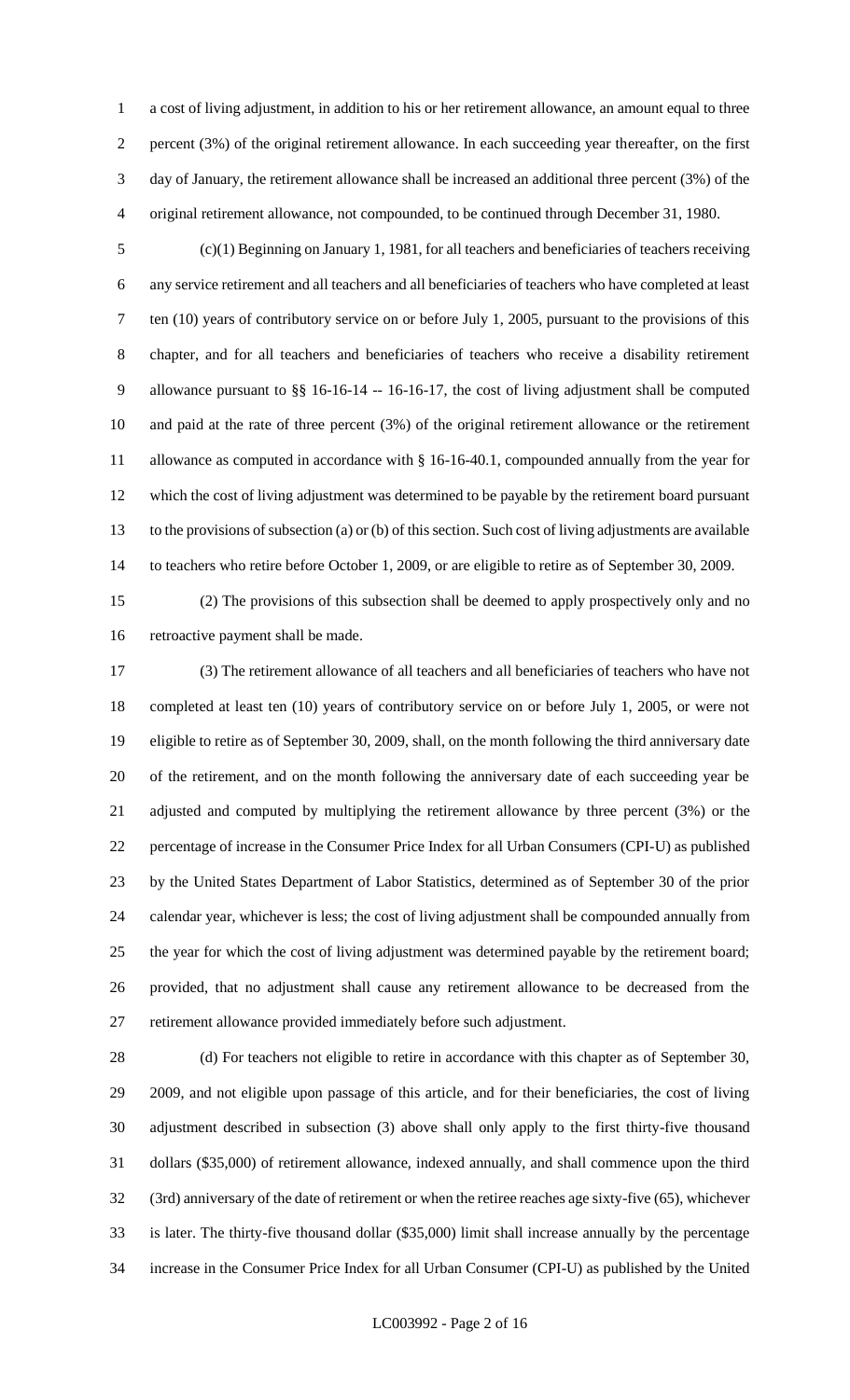States Department of Labor Statistics determined as of September 30 of the prior calendar year or three percent (3%), whichever is less. The first thirty-five thousand dollars (\$35,000), as indexed, of retirement allowance shall be multiplied by the percentage of increase in the Consumer Price Index for all Urban Consumers (CPI-U) as published by the United States Department of Labor Statistics determined as of September 30 of the prior calendar year or three percent (3%), whichever is less, on the month following the anniversary date of each succeeding year. For teachers eligible to retire as of September 30, 2009, or eligible upon passage of this article, and for their beneficiaries, the provisions of this subsection (d) shall not apply.

(e) The provisions of §§ 45-13-7 -- 45-13-10 shall not apply to this section.

 (f) This subsection (f) shall be effective for the period July 1, 2012, through June 30, 2015. (1) Notwithstanding the prior paragraphs of this section, and subject to paragraph (f)(2) below, for all present and former teachers, active and retired teachers, and beneficiaries receiving any retirement, disability or death allowance or benefit of any kind, the annual benefit adjustment provided in any calendar year under this section shall be equal to (A) multiplied by (B) where (A) is equal to the percentage determined by subtracting five and one-half percent (5.5%) (the "subtrahend") from the Five-Year Average Investment Return of the retirement system determined as of the last day of the plan year preceding the calendar year in which the adjustment is granted, said percentage not to exceed four percent (4%) and not to be less than zero percent (0%), and (B) is equal to the lesser of the teacher's retirement allowance or the first twenty-five thousand dollars (\$25,000) of retirement allowance, such twenty-five thousand dollars (\$25,000) amount to be 21 indexed annually in the same percentage as determined under paragraph  $(f)(1)(A)$  above. The "Five-Year Average Investment Return" shall mean the average of the investment returns of the 23 most recent five (5) plan years as determined by the retirement board. Subject to paragraph  $(f)(2)$  below, the benefit adjustment provided by this paragraph shall commence upon the third (3rd) anniversary of the date of retirement or the date on which the retiree reaches his or her Social Security retirement age, whichever is later. In the event the retirement board adjusts the actuarially assumed rate of return for the system, either upward or downward, the subtrahend shall be adjusted either upward or downward in the same amount.

29 (2) Except as provided in paragraph  $(f)(3)$ , the benefit adjustments under this section for any plan year shall be suspended in their entirety unless the Funded Ratio of the Employees' Retirement System of Rhode Island, the Judicial Retirement Benefits Trust and the State Police Retirement Benefits Trust, calculated by the system's actuary on an aggregate basis, exceeds eighty percent (80%) in which event the benefit adjustment will be reinstated for all teachers for such plan year.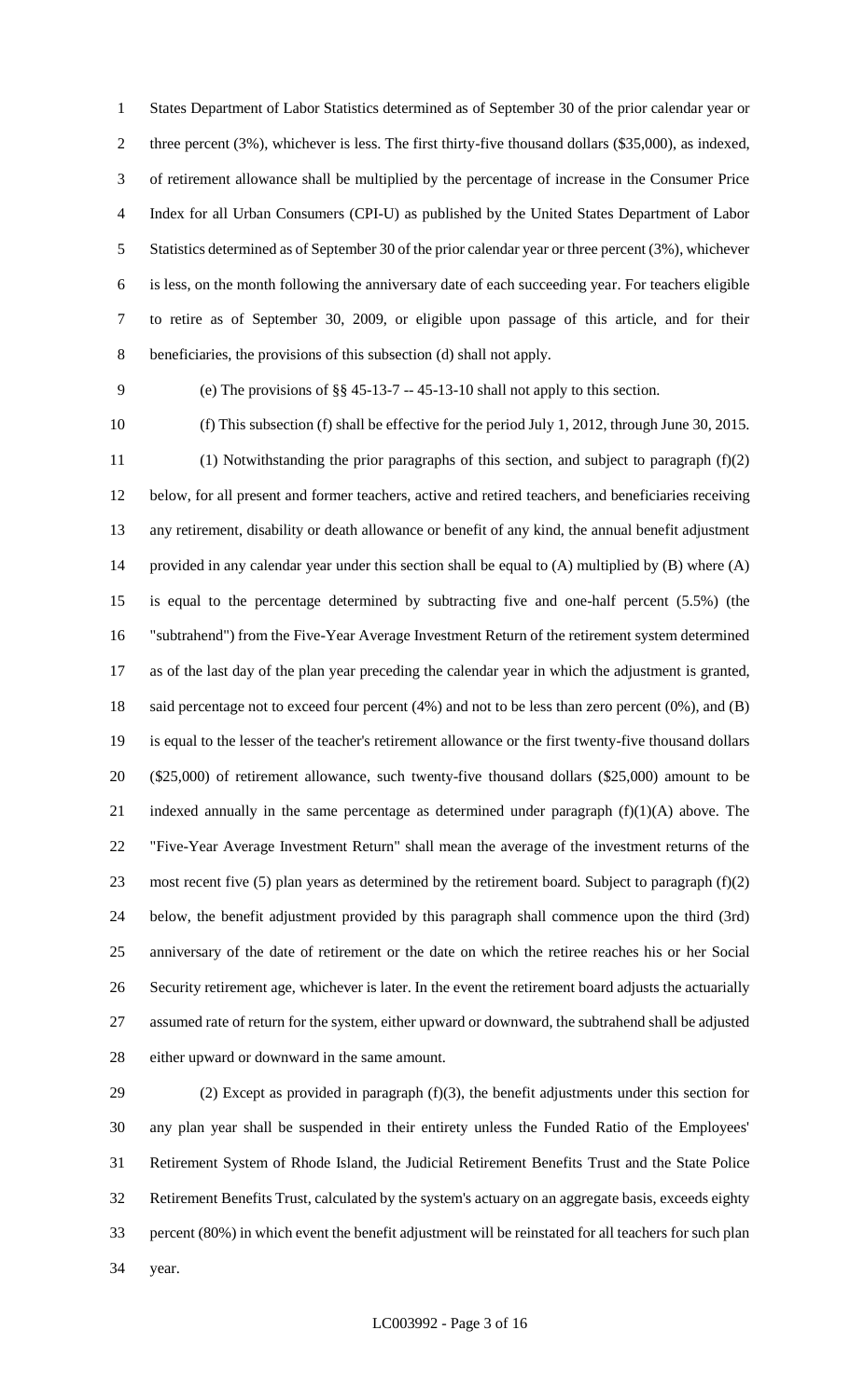- In determining whether a funding level under this paragraph (f)(2) has been achieved, the actuary shall calculate the funding percentage after taking into account the reinstatement of any current or future benefit adjustment provided under this section.
- (3) Notwithstanding paragraph (f)(2), in each fifth plan year commencing after June 30, 2012, commencing with the plan year ending June 30, 2017, and subsequently at intervals of five 6 plan years, a benefit adjustment shall be calculated and made in accordance with paragraph  $(f)(l)$  above until the Funded Ratio of the Employees' Retirement System of Rhode Island, the Judicial Retirement Benefits Trust and the State Police Retirement Benefits Trust, calculated by the system's actuary on an aggregate basis, exceeds eighty percent (80%).
- (4) Notwithstanding any other provisions of this chapter, the provisions of this paragraph (f) of § 16-16-40 shall become effective July 1, 2012, and shall apply to any benefit adjustments not granted on or prior to June 30, 2012.
- 

(g) This subsection (g) shall become effective July 1, 2015.

 (1)(A) As soon as administratively reasonable following the enactment into law of this subsection (g)(1)(A), a one-time benefit adjustment shall be provided to teachers and/or 16 beneficiaries of teachers who retired on or before June 30, 2012, in the amount of two percent (2%) of the lesser of either the teacher's retirement allowance or the first twenty-five thousand dollars (\$25,000) of the teacher's retirement allowance. This one-time benefit adjustment shall be provided without regard to the retiree's age or number of years since retirement.

- (B) Notwithstanding the prior subsections of this section, for all present and former teachers, active and retired teachers, and beneficiaries receiving any retirement, disability or death allowance or benefit of any kind, the annual benefit adjustment provided in any calendar year under this section for adjustments on and after January 1, 2016, and subject to subsection (g)(2) below, 24 shall be equal to (I) multiplied by (II):
- (I) Shall equal the sum of fifty percent (50%) of (i) plus fifty percent (50%) of (ii) where: (i) Is equal to the percentage determined by subtracting five and one-half percent (5.5%) (the "subtrahend") from the five-year average investment return of the retirement system determined as of the last day of the plan year preceding the calendar year in which the adjustment is granted, said percentage not to exceed four percent (4%) and not to be less than zero percent (0%). The "five-year average investment return" shall mean the average of the investment returns of the most recent five (5) plan years as determined by the retirement board. In the event the retirement board adjusts the actuarially assumed rate of return for the system, either upward or downward, the subtrahend shall be adjusted either upward or downward in the same amount.

(ii) Is equal to the lesser of three percent (3%) or the percentage increase in the Consumer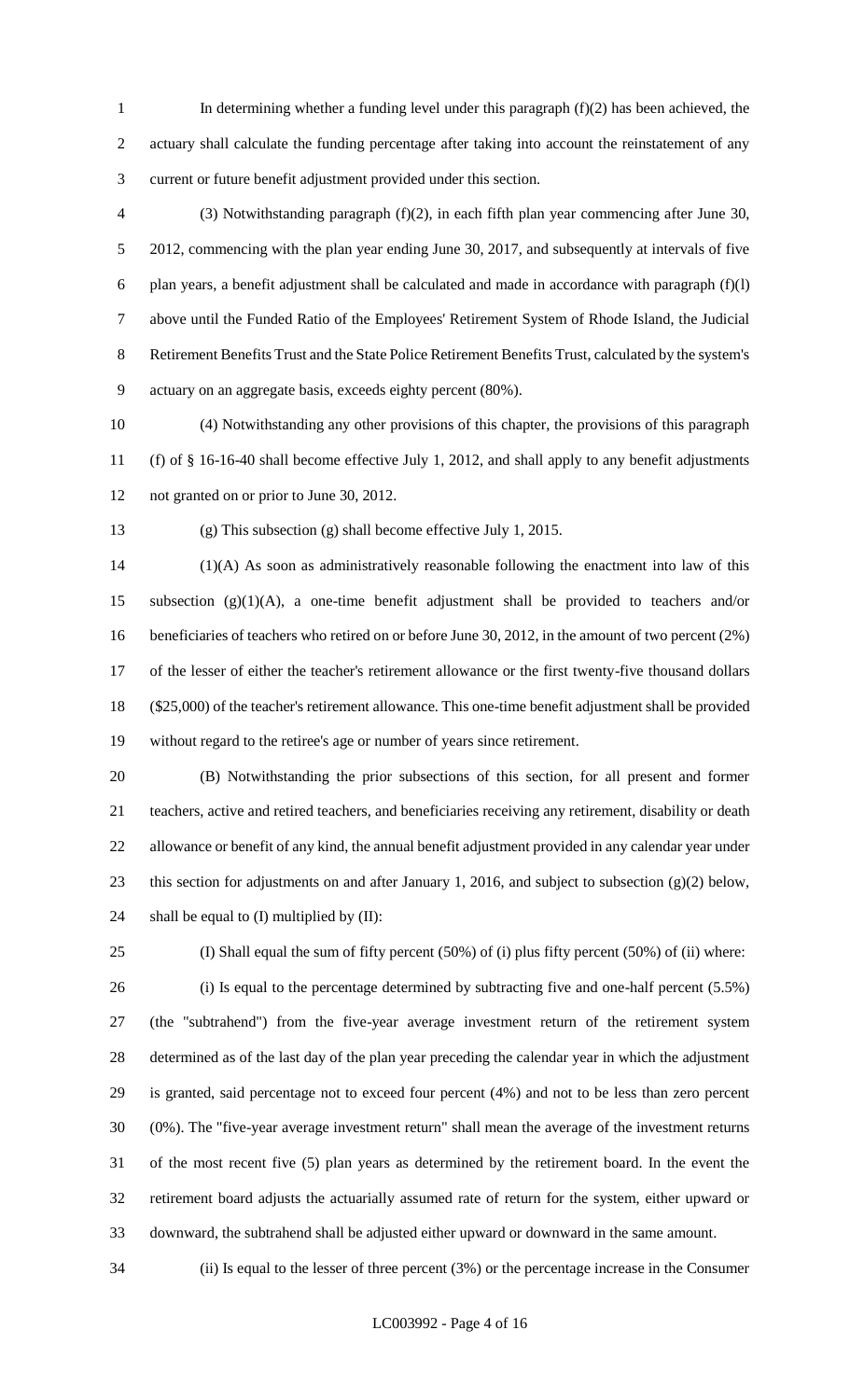Price Index for all Urban Consumers (CPI-U) as published by the U.S. Department of Labor Statistics determined as of September 30 of the prior calendar year.

 In no event shall the sum of (i) plus (ii) exceed three and one-half percent (3.5%) or be less than (0%) percent.

 (II) is equal to the lesser of either the teacher's retirement allowance or the first twenty-five thousand eight hundred and fifty-five dollars (\$25,855) of retirement allowance, such amount to be 7 indexed annually in the same percentage as determined under subsection  $(g)(1)(B)(I)$  above.

 The benefit adjustments provided by this subsection (g)(1)(B) shall be provided to all retirees entitled to receive a benefit adjustment as of June 30, 2012, under the law then in effect, and for all other retirees the benefit adjustments shall commence upon the third anniversary of the date of retirement or the date on which the retiree reaches his or her Social Security retirement age, whichever is later.

13 (2) Except as provided in subsection  $(g)(3)$ , the The benefit adjustments under subsection 14 (g)(1)(B) for any plan year shall be suspended in their entirety reduced to twenty-five percent  $(25%)$ 15 of the benefit adjustment unless the funded ratio of the employees' retirement system of Rhode Island, the judicial retirement benefits trust and the state police retirement benefits trust, calculated by the system's actuary on an aggregate basis, exceeds eighty percent (80%) in which event the benefit adjustment will be reinstated for all teachers for such plan year.

 In determining whether a funding level under this subsection (g)(2) has been achieved, the actuary shall calculate the funding percentage after taking into account the reinstatement of any current or future benefit adjustment provided under this section.

22 (3) Notwithstanding subsection  $(g)(2)$ , in each fourth plan year commencing after June 30, 23 2012, commencing with the plan year ending June 30, 2016, and subsequently at intervals of four 24 plan years: (i) A benefit adjustment shall be calculated and made in accordance with subsection 25 ( $\frac{(\mathbf{P})(1)(\mathbf{B})}{(\mathbf{B})}$  above; and (ii) Effective for teachers and/or beneficiaries of teachers who retired on or 26 before June 30, 2015, the dollar amount in subsection  $(g)(1)(B)(II)$  of twenty-five thousand eight hundred and fifty-five dollars (\$25,855) shall be replaced with thirty-one thousand and twenty-six dollars (\$31,026)until the funded ratio of the employees' retirement system of Rhode Island, the judicial retirement benefits trust and the state police retirement benefits trust, calculated by the system's actuary on an aggregate basis, exceeds eighty percent (80%).

 (4) Effective for teachers and or beneficiaries of teachers who have retired on or before July 1, 2015, a one-time stipend of five hundred dollars (\$500) shall be payable within sixty (60) days following the enactment of the legislation implementing this provision, and a second one-time stipend of five hundred dollars (\$500) in the same month of the following year. These stipends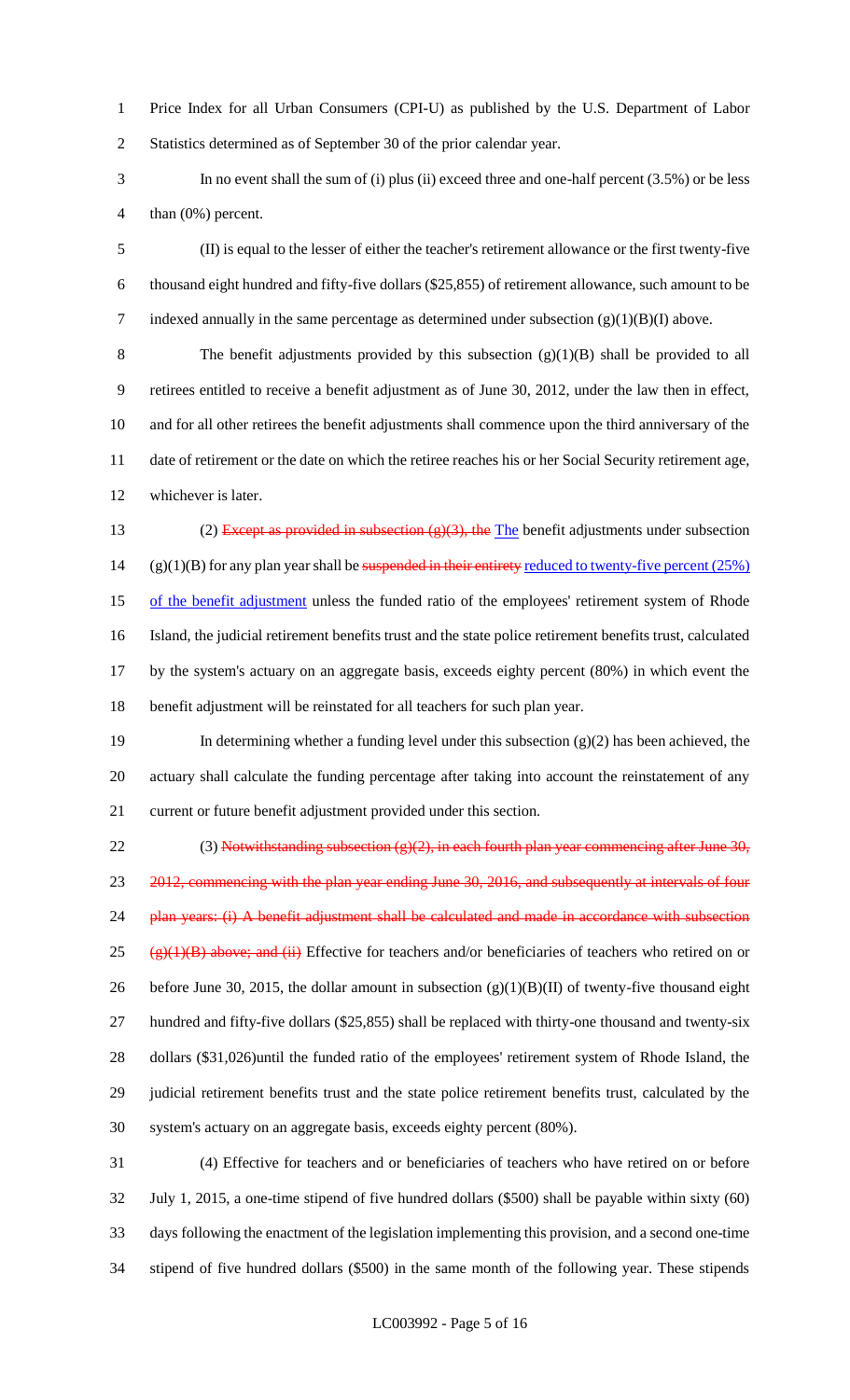shall be payable to all retired teachers or beneficiaries receiving a benefit as of the applicable payment date and shall not be considered cost of living adjustments under the prior provisions of this § 16-16-40.

 SECTION 2. Section 36-10-35 of the General Laws in Chapter 36-10 entitled "Retirement System - Contributions and Benefits" is hereby amended to read as follows:

### **36-10-35. Additional benefits payable to retired employees.**

 (a) All state employees and all beneficiaries of state employees receiving any service retirement or ordinary or accidental disability retirement allowance pursuant to the provisions of this title on or before December 31, 1967, shall receive a cost of living retirement adjustment equal to one and one-half percent (1.5%) per year of the original retirement allowance, not compounded, for each calendar year the retirement allowance has been in effect. For the purposes of computation, credit shall be given for a full calendar year regardless of the effective date of the retirement allowance. This cost of living adjustment shall be added to the amount of the retirement allowance as of January 1, 1968, and an additional one and one-half percent (1.5%) shall be added to the original retirement allowance in each succeeding year during the month of January, and provided further, that this additional cost of living increase shall be three percent (3%) for the year beginning January 1, 1971, and each year thereafter, through December 31, 1980. Notwithstanding any of the above provisions, no employee receiving any service retirement allowance pursuant to the provisions of this title on or before December 31, 1967, or the employee's beneficiary, shall receive any additional benefit hereunder in an amount less than two hundred dollars (\$200) per year over the service retirement allowance where the employee retired prior to January 1, 1958.

 (b) All state employees and all beneficiaries of state employees retired on or after January 1, 1968, who are receiving any service retirement or ordinary or accidental disability retirement allowance pursuant to the provisions of this title shall, on the first day of January next following the third anniversary date of the retirement, receive a cost of living retirement adjustment, in 26 addition to his or her retirement allowance, in an amount equal to three percent (3%) of the original retirement allowance. In each succeeding year thereafter through December 31, 1980, during the month of January, the retirement allowance shall be increased an additional three percent (3%) of the original retirement allowance, not compounded, to be continued during the lifetime of the employee or beneficiary. For the purposes of computation, credit shall be given for a full calendar year regardless of the effective date of the service retirement allowance.

 (c)(1) Beginning on January 1, 1981, for all state employees and beneficiaries of the state employees receiving any service retirement and all state employees, and all beneficiaries of state employees, who have completed at least ten (10) years of contributory service on or before July 1,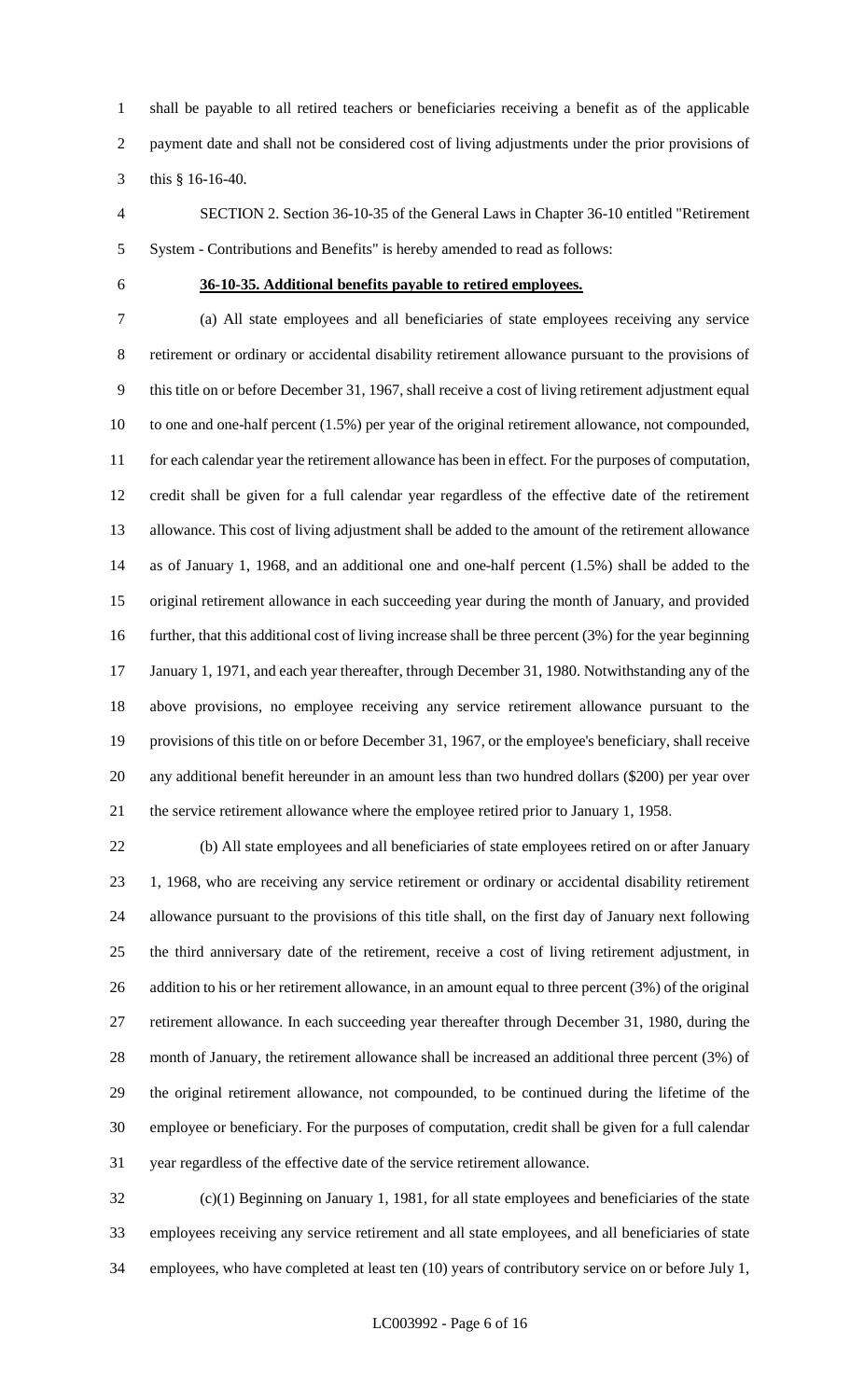2005, pursuant to the provisions of this chapter, and for all state employees, and all beneficiaries of state employees who receive a disability retirement allowance pursuant to §§ 36-10-12 -- 36-10- 15, the cost of living adjustment shall be computed and paid at the rate of three percent (3%) of the original retirement allowance or the retirement allowance as computed in accordance with § 36- 10-35.1, compounded annually from the year for which the cost of living adjustment was determined to be payable by the retirement board pursuant to the provisions of subsection (a) or (b) of this section. Such cost of living adjustments are available to members who retire before October 1, 2009, or are eligible to retire as of September 30, 2009.

 (2) The provisions of this subsection shall be deemed to apply prospectively only and no retroactive payment shall be made.

 (3) The retirement allowance of all state employees and all beneficiaries of state employees who have not completed at least ten (10) years of contributory service on or before July 1, 2005, or were not eligible to retire as of September 30, 2009, shall, on the month following the third anniversary date of retirement, and on the month following the anniversary date of each succeeding year be adjusted and computed by multiplying the retirement allowance by three percent (3%) or the percentage of increase in the Consumer Price Index for all Urban Consumers (CPI-U) as published by the United States Department of Labor Statistics determined as of September 30 of the prior calendar year, whichever is less; the cost of living adjustment shall be compounded annually from the year for which the cost of living adjustment was determined payable by the retirement board; provided, that no adjustment shall cause any retirement allowance to be decreased from the retirement allowance provided immediately before such adjustment.

 (d) For state employees not eligible to retire in accordance with this chapter as of September 30, 2009, and not eligible upon passage of this article, and for their beneficiaries, the cost of living adjustment described in subsection (c)(3) of this section shall only apply to the first thirty-five thousand dollars (\$35,000) of retirement allowance, indexed annually, and shall commence upon the third (3rd) anniversary of the date of retirement or when the retiree reaches age sixty-five (65), whichever is later. The thirty-five thousand dollar (\$35,000) limit shall increase annually by the percentage increase in the Consumer Price Index for all Urban Consumers (CPI- U) as published by the United States Department of Labor Statistics determined as of September 30 of the prior calendar year or three percent (3%), whichever is less. The first thirty-five thousand dollars (\$35,000) of retirement allowance, as indexed, shall be multiplied by the percentage of increase in the Consumer Price Index for all Urban Consumers (CPI-U) as published by the United States Department of Labor Statistics determined as of September 30 of the prior calendar year or three percent (3%), whichever is less, on the month following the anniversary date of each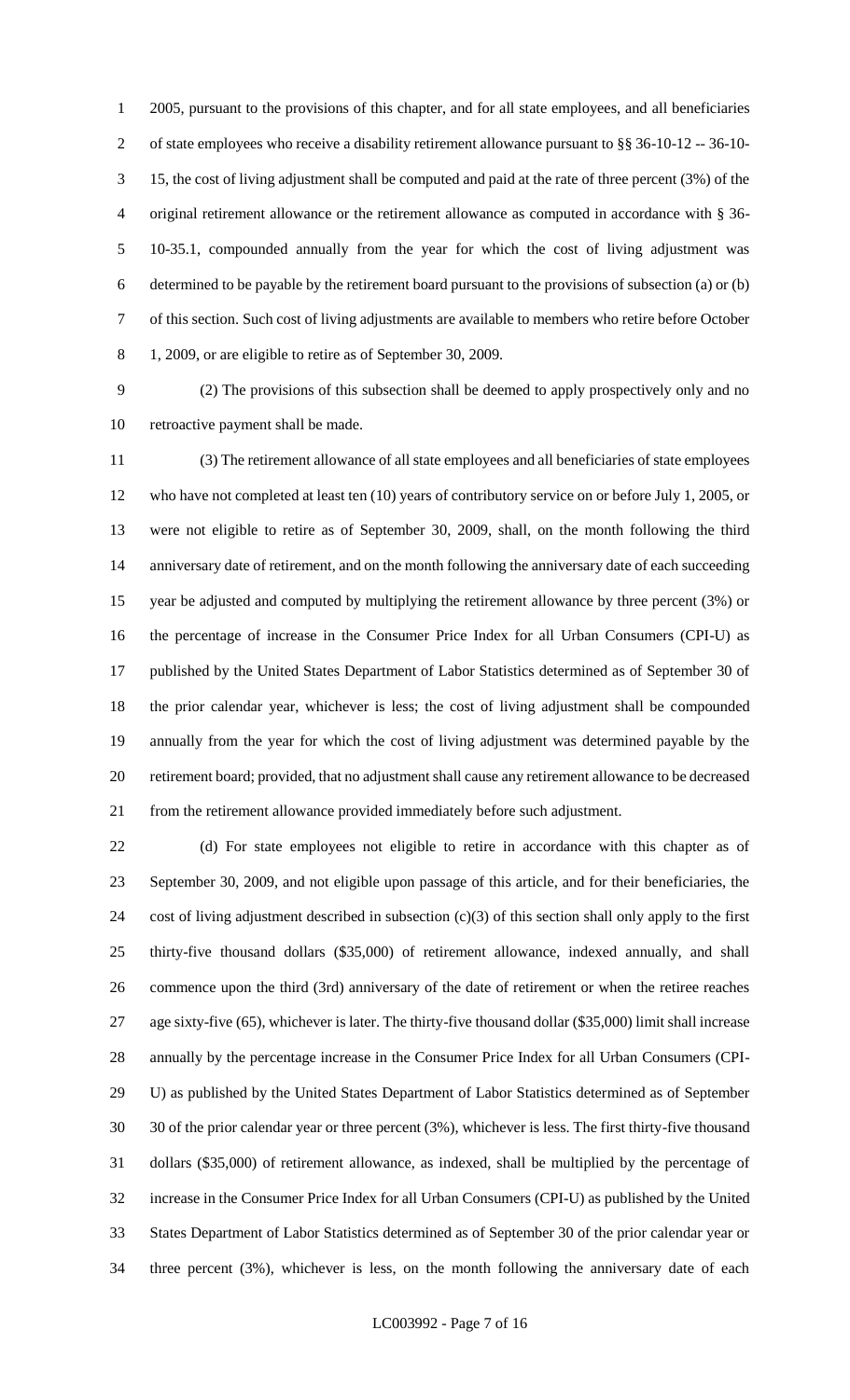succeeding year. For state employees eligible to retire as of September 30, 2009, or eligible upon passage of this article, and for their beneficiaries, the provisions of this subsection (d) shall not apply.

 (e) All legislators and all beneficiaries of legislators who are receiving a retirement allowance pursuant to the provisions of § 36-10-9.1 for a period of three (3) or more years, shall, commencing January 1, 1982, receive a cost of living retirement adjustment, in addition to a retirement allowance, in an amount equal to three percent (3%) of the original retirement allowance. In each succeeding year thereafter during the month of January, the retirement allowance shall be increased an additional three percent (3%) of the original retirement allowance, compounded annually, to be continued during the lifetime of the legislator or beneficiary. For the purposes of computation, credit shall be given for a full calendar year regardless of the effective date of the service retirement allowance.

(f) The provisions of §§ 45-13-7 -- 45-13-10 shall not apply to this section.

 (g) This subsection (g) shall be effective for the period July 1, 2012, through June 30, 2015. (1) Notwithstanding the prior paragraphs of this section, and subject to paragraph (g)(2) below, for all present and former employees, active and retired members, and beneficiaries receiving any retirement, disability or death allowance or benefit of any kind, the annual benefit adjustment provided in any calendar year under this section shall be equal to (A) multiplied by (B) where (A) is equal to the percentage determined by subtracting five and one-half percent (5.5%) (the "subtrahend") from the Five-Year Average Investment Return of the retirement system determined as of the last day of the plan year preceding the calendar year in which the adjustment is granted, said percentage not to exceed four percent (4%) and not to be less than zero percent (0%), and (B) is equal to the lesser of the member's retirement allowance or the first twenty-five thousand dollars (\$25,000) of retirement allowance, such twenty-five thousand dollars (\$25,000) 25 amount to be indexed annually in the same percentage as determined under  $(g)(1)(A)$  above. The "Five-Year Average Investment Return" shall mean the average of the investment returns of the 27 most recent five (5) plan years as determined by the retirement board. Subject to paragraph  $(g)(2)$  below, the benefit adjustment provided by this paragraph shall commence upon the third (3rd) anniversary of the date of retirement or the date on which the retiree reaches his or her Social Security retirement age, whichever is later. In the event the retirement board adjusts the actuarially assumed rate of return for the system, either upward or downward, the subtrahend shall be adjusted either upward or downward in the same amount.

 (2) Except as provided in paragraph (g)(3), the benefit adjustments under this section for any plan year shall be suspended in their entirety unless the Funded Ratio of the Employees'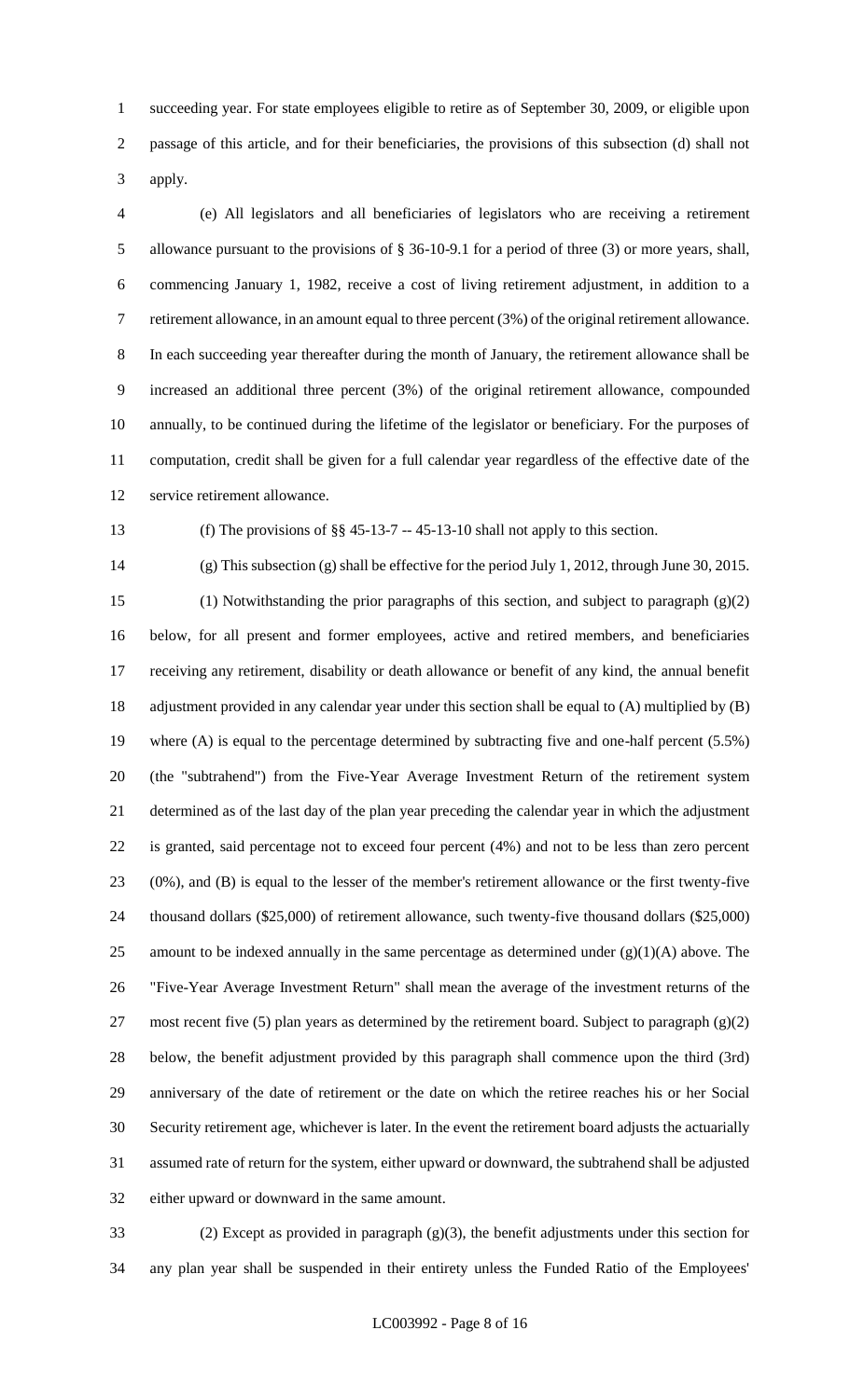Retirement System of Rhode Island, the Judicial Retirement Benefits Trust and the State Police Retirement Benefits Trust, calculated by the system's actuary on an aggregate basis, exceeds eighty percent (80%) in which event the benefit adjustment will be reinstated for all members for such plan year.

 In determining whether a funding level under this paragraph (g)(2) has been achieved, the actuary shall calculate the funding percentage after taking into account the reinstatement of any current or future benefit adjustment provided under this section.

 (3) Notwithstanding paragraph (g)(2), in each fifth plan year commencing after June 30, 2012, commencing with the plan year ending June 30, 2017, and subsequently at intervals of five 10 plan years, a benefit adjustment shall be calculated and made in accordance with paragraph  $(g)(1)$  above until the Funded Ratio of the Employees' Retirement System of Rhode Island, the Judicial Retirement Benefits Trust and the State Police Retirement Benefits Trust, calculated by the system's actuary on an aggregate basis, exceeds eighty percent (80%).

 (4) Notwithstanding any other provision of this chapter, the provisions of this paragraph (g) shall become effective July 1, 2012, and shall apply to any benefit adjustment not granted on or prior to June 30, 2012.

(h) This subsection (h) shall become effective July 1, 2015.

 (1)(A) As soon as administratively reasonable following the enactment into law of this subsection (h)(1)(A), a one-time benefit adjustment shall be provided to members and/or beneficiaries of members who retired on or before June 30, 2012, in the amount of 2% of the lesser of either the member's retirement allowance or the first twenty-five thousand dollars (\$25,000) of the member's retirement allowance. This one-time benefit adjustment shall be provided without regard to the retiree's age or number of years since retirement.

 (B) Notwithstanding the prior subsections of this section, for all present and former employees, active and retired members, and beneficiaries receiving any retirement, disability or death allowance or benefit of any kind, the annual benefit adjustment provided in any calendar year under this section for adjustments on and after January 1, 2016, and subject to subsection (h)(2) 28 below, shall be equal to  $(I)$  multiplied by  $(II)$ :

 (I) Shall equal the sum of fifty percent (50%) of (i) plus fifty percent (50%) of (ii) where: (i) Is equal to the percentage determined by subtracting five and one-half percent (5.5%) (the "subtrahend") from the five-year average investment return of the retirement system determined as of the last day of the plan year preceding the calendar year in which the adjustment is granted, said percentage not to exceed four percent (4%) and not to be less than zero percent (0%). The "five-year average investment return" shall mean the average of the investment returns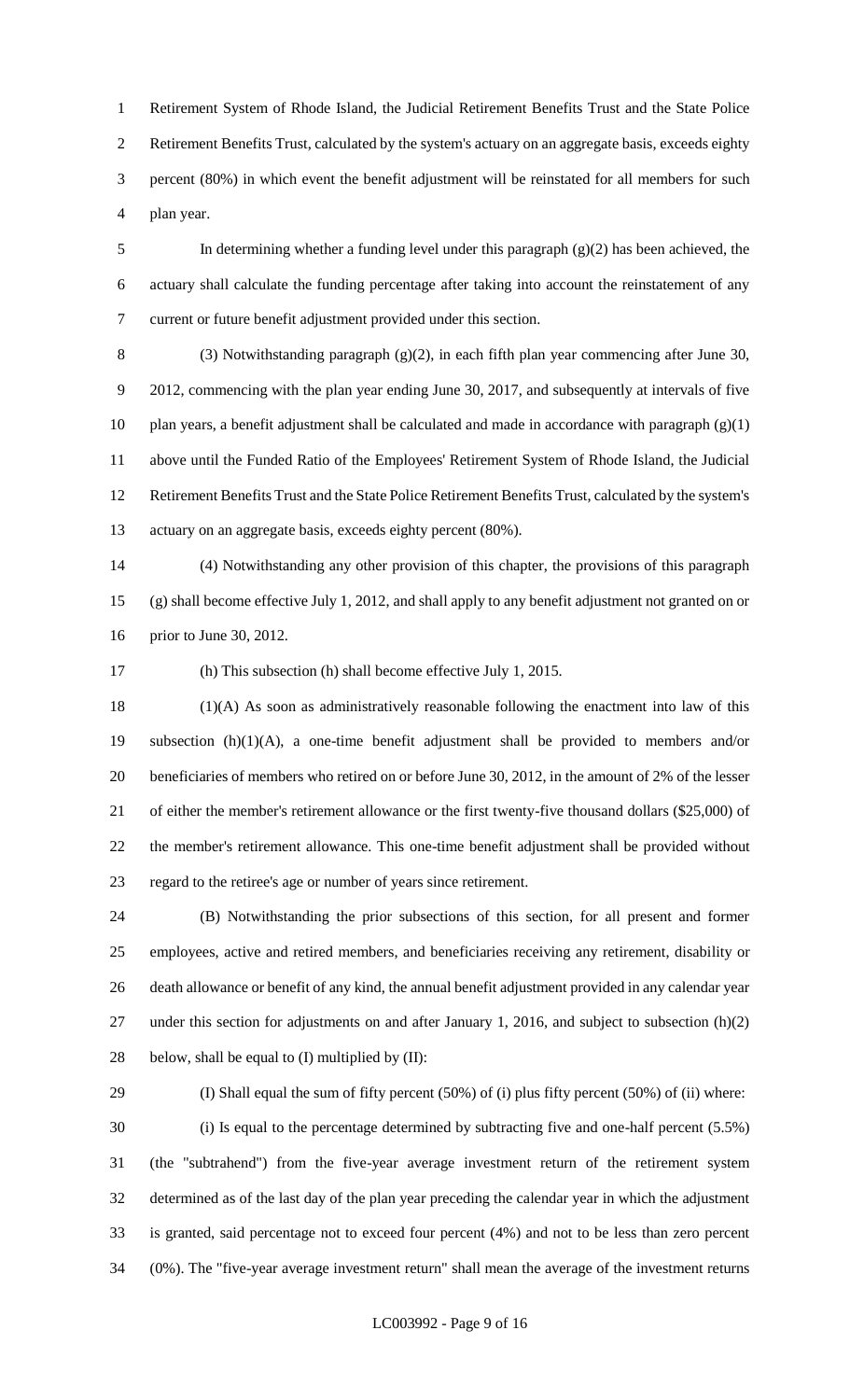of the most recent five (5) plan years as determined by the retirement board. In the event the retirement board adjusts the actuarially assumed rate of return for the system, either upward or downward, the subtrahend shall be adjusted either upward or downward in the same amount.

- (ii) Is equal to the lesser of three percent (3%) or the percentage increase in the Consumer Price Index for all Urban Consumers (CPI-U) as published by the U.S. Department of Labor Statistics determined as of September 30 of the prior calendar year. In no event shall the sum of (i) plus (ii) exceed three and one-half percent (3.5%) or be less than zero percent (0%).
- (II) Is equal to the lesser of either the member's retirement allowance or the first twenty- five thousand eight hundred and fifty-five dollars (\$25,855) of retirement allowance, such amount 10 to be indexed annually in the same percentage as determined under subsection  $(h)(1)(B)(I)$  above. 11 The benefit adjustments provided by this subsection (h)(1)(B) shall be provided to all retirees entitled to receive a benefit adjustment as of June 30, 2012, under the law then in effect, and for all other retirees the benefit adjustments shall commence upon the third anniversary of the 14 date of retirement or the date on which the retiree reaches his or her Social Security retirement age,
- whichever is later.
- 16 (2) Except as provided in subsection (h)(3) of this section, the The benefit adjustments 17 under subsection (h)(1)(B) for any plan year shall be suspended in their entirety reduced to twenty-18 five percent (25%) of the benefit adjustment unless the funded ratio of the employees' retirement system of Rhode Island, the judicial retirement benefits trust and the state police retirement benefits trust, calculated by the system's actuary on an aggregate basis, exceeds eighty percent (80%) in which event the benefit adjustment will be reinstated for all members for such plan year.
- 22 In determining whether a funding level under this subsection (h)(2) has been achieved, the actuary shall calculate the funding percentage after taking into account the reinstatement of any current or future benefit adjustment provided under this section.
- 25 (3) Notwithstanding subsection  $(h)(2)$ , in each fourth plan year commencing after June 30, 2012, commencing with the plan year ending June 30, 2016, and subsequently at intervals of four 27 plan years:

# 28 (i) A benefit adjustment shall be calculated and made in accordance with subsection (h)(1)(B) above; and

30 (iii) Effective for members and/or beneficiaries of members who retired on or before June 31 30, 2015, the dollar amount in subsection (h)(1)(B)(II) of twenty-five thousand eight hundred and fifty-five dollars (\$25,855) shall be replaced with thirty-one thousand and twenty-six dollars (\$31,026) until the funded ratio of the employees' retirement system of Rhode Island, the judicial retirement benefits trust and the state police retirement benefits trust, calculated by the system's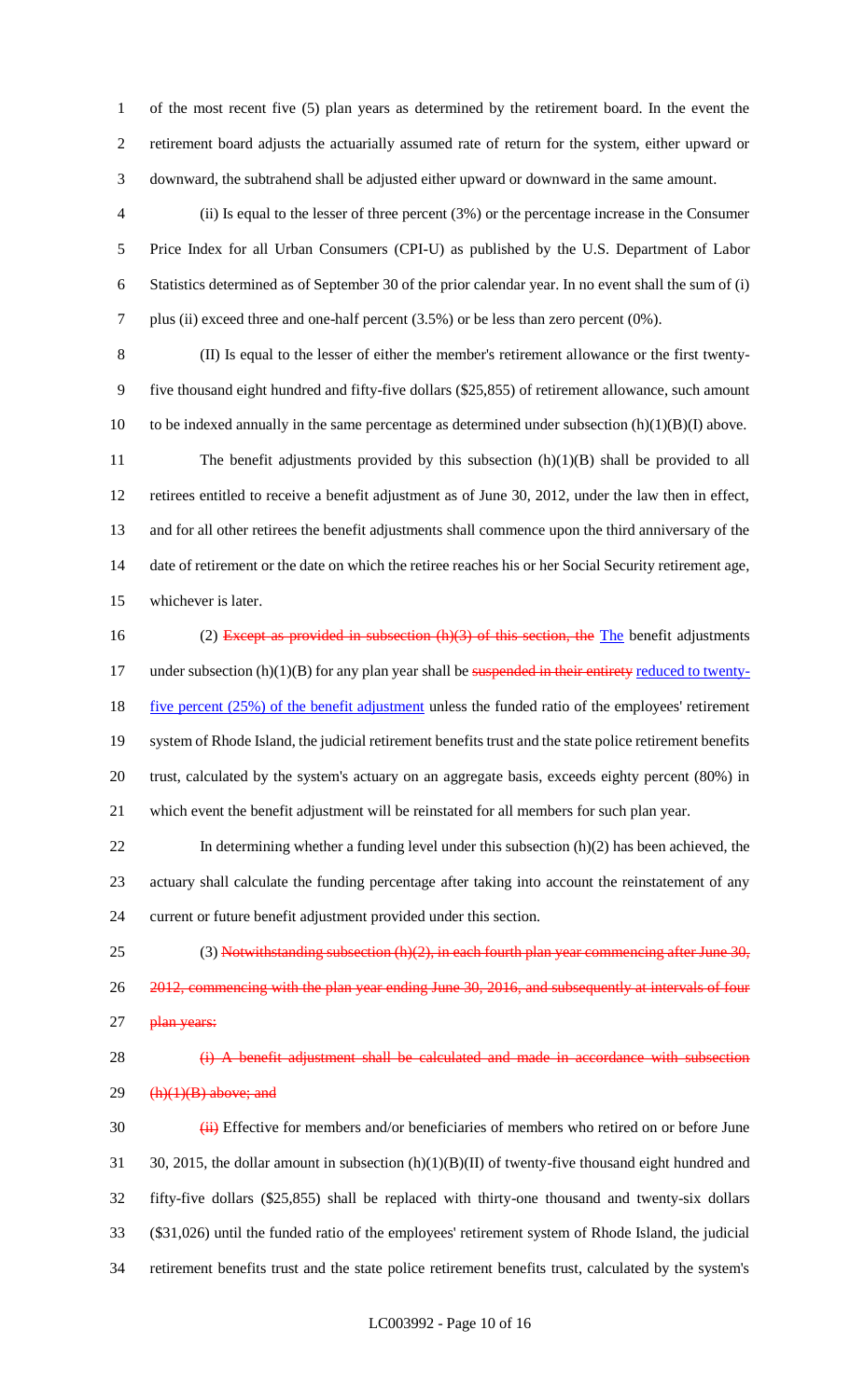actuary on an aggregate basis, exceeds eighty percent (80%).

 (i) Effective for members and/or beneficiaries of members who have retired on or before July 1, 2015, a one-time stipend of five hundred dollars (\$500) shall be payable within sixty (60) days following the enactment of the legislation implementing this provision, and a second one-time stipend of five hundred dollars (\$500) in the same month of the following year. These stipends shall be payable to all retired members or beneficiaries receiving a benefit as of the applicable payment date and shall not be considered cost of living adjustments under the prior provisions of this section.

 SECTION 3. Section 45-21-52 of the General Laws in Chapter 45-21 entitled "Retirement of Municipal Employees" is hereby amended to read as follows:

### **45-21-52. Automatic increase in service retirement allowance.**

 (a) The local legislative bodies of the cities and towns may extend to their respective employees automatic adjustment increases in their service retirement allowances, by a resolution accepting any of the plans described in this section:

 (1) Plan A. All employees and beneficiaries of those employees receiving a service retirement or disability retirement allowance under the provisions of this chapter on December 31 of the year their city or town accepts this section, receive a cost of living adjustment equal to one and one-half percent (1 1/2%) per year of the original retirement allowance, not compounded, for each calendar year the retirement allowance has been in effect. This cost of living adjustment is added to the amount of the retirement allowance as of January 1 following acceptance of this provision, and an additional one and one-half percent (1 1/2%) is added to the original retirement allowance in each succeeding year during the month of January, and provided, further, that this additional cost of living increase is three percent (3%) for the year beginning January 1 of the year the plan is accepted and each succeeding year.

 (2) Plan B. All employees and beneficiaries of those employees receiving a retirement allowance under the provisions of this chapter on December 31 of the year their municipality accepts this section, receive a cost of living adjustment equal to three percent (3%) of their original retirement allowance. This adjustment is added to the amount of the retirement allowance as of January 1 following acceptance of this provision, and an additional three percent (3%) of the original retirement allowance, not compounded, is payable in each succeeding year in the month of January.

 (3) Plan C. All employees and beneficiaries of those employees who retire on or after January 1 of the year following acceptance of this section, on the first day of January next following the date of the retirement, receive a cost of living adjustment in an amount equal to three percent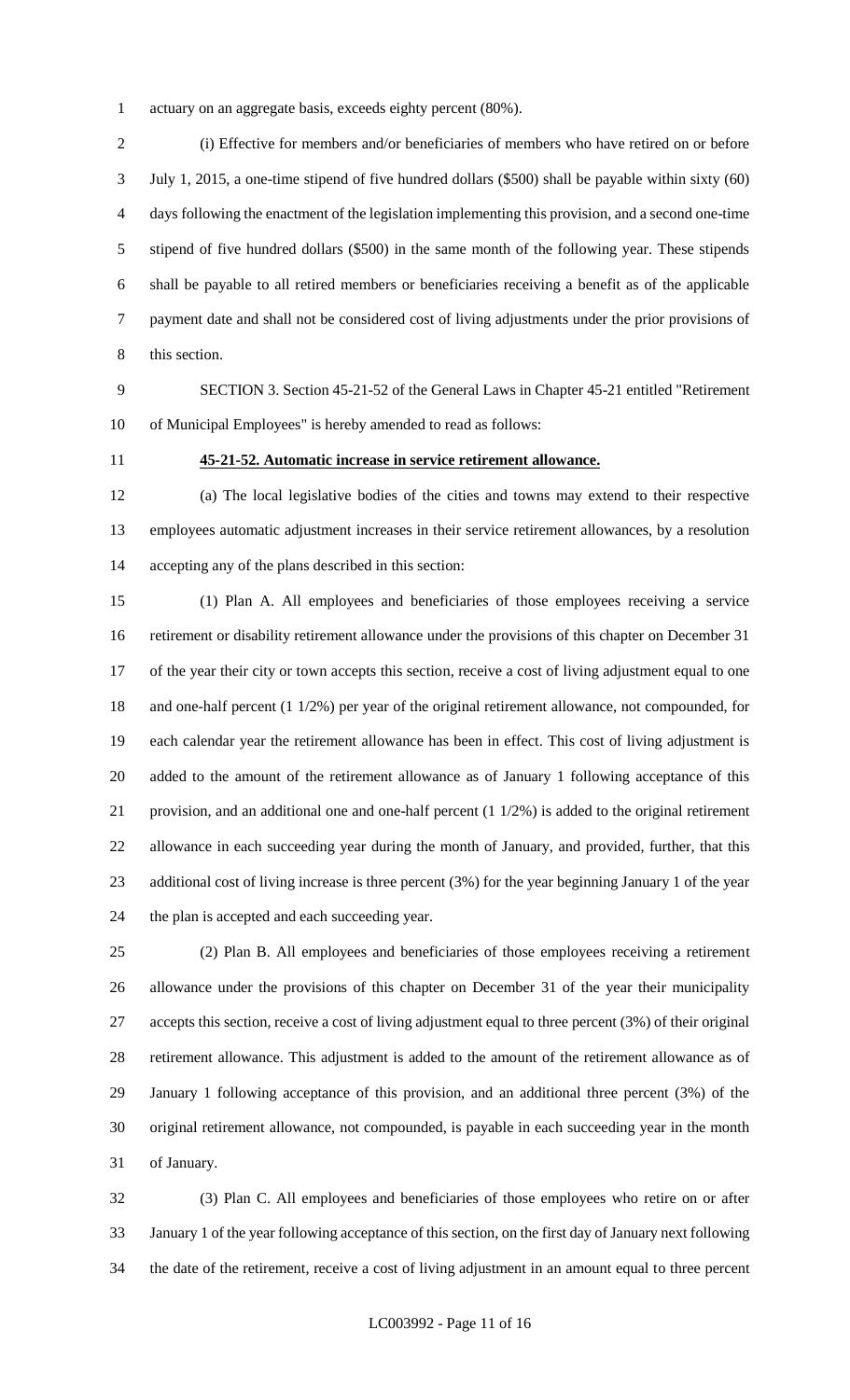- (3%) of the original retirement allowance.
- (b) In each succeeding year in the month of January, the retirement allowance is increased an additional three percent (3%) of the original retirement allowance, not compounded.
- 

 (c) This subsection (c) shall be effective for the period July 1, 2012, through June 30, 2015. (1) Notwithstanding any other paragraphs of this section, and subject to paragraph (c)(2) below, for all present and former employees, active and retired members, and beneficiaries receiving any retirement, disability or death allowance or benefit of any kind by reason of adoption of this section by their employer, the annual benefit adjustment provided in any calendar year under this section shall be equal to (A) multiplied by (B) where (A) is equal to the percentage determined by subtracting five and one-half percent (5.5%) (the "subtrahend") from the Five-Year Average Investment Return of the retirement system determined as of the last day of the plan year preceding the calendar year in which the adjustment is granted, said percentage not to exceed four percent (4%) and not to be less than zero percent (0%), and (B) is equal to the lesser of the member's retirement allowance or the first twenty-five thousand dollars (\$25,000) of retirement allowance, such twenty-five thousand dollars (\$25,000) amount to be indexed annually in the same percentage as determined under (c)(1)(A) above. The "Five-Year Average Investment Return" shall mean the average of the investment returns of the most recent five (5) plan years as determined by the retirement board. Subject to paragraph (c)(2) below, the benefit adjustment provided by this paragraph shall commence upon the third (3rd) anniversary of the date of retirement or the date on which the retiree reaches his or her Social Security retirement age, whichever is later; or for municipal police and fire retiring under the provisions of chapter 45-21.2, the benefit adjustment provided by this paragraph shall commence on the later of the third (3rd) anniversary of the date of retirement or the date on which the retiree reaches age fifty-five (55). In the event the retirement board adjusts the actuarially assumed rate of return for the system, either upward or downward, the subtrahend shall be adjusted either upward or downward in the same amount.

 (2) Except as provided in paragraph (c)(3) the benefit adjustments provided under this 27 section for any plan year shall be suspended in their entirety reduced to twenty-five percent (25%) 28 of the benefit adjustment for each municipal plan within the municipal employees retirement system unless the municipal plan is determined to be funded at a Funded Ratio equal to or greater than eighty percent (80%) as of the end of the immediately preceding plan year in accordance with the retirement system's actuarial valuation report as prepared by the system's actuary, in which event the benefit adjustment will be reinstated for all members for such plan year.

 In determining whether a funding level under this paragraph (c)(2) has been achieved, the actuary shall calculate the funding percentage after taking into account the reinstatement of any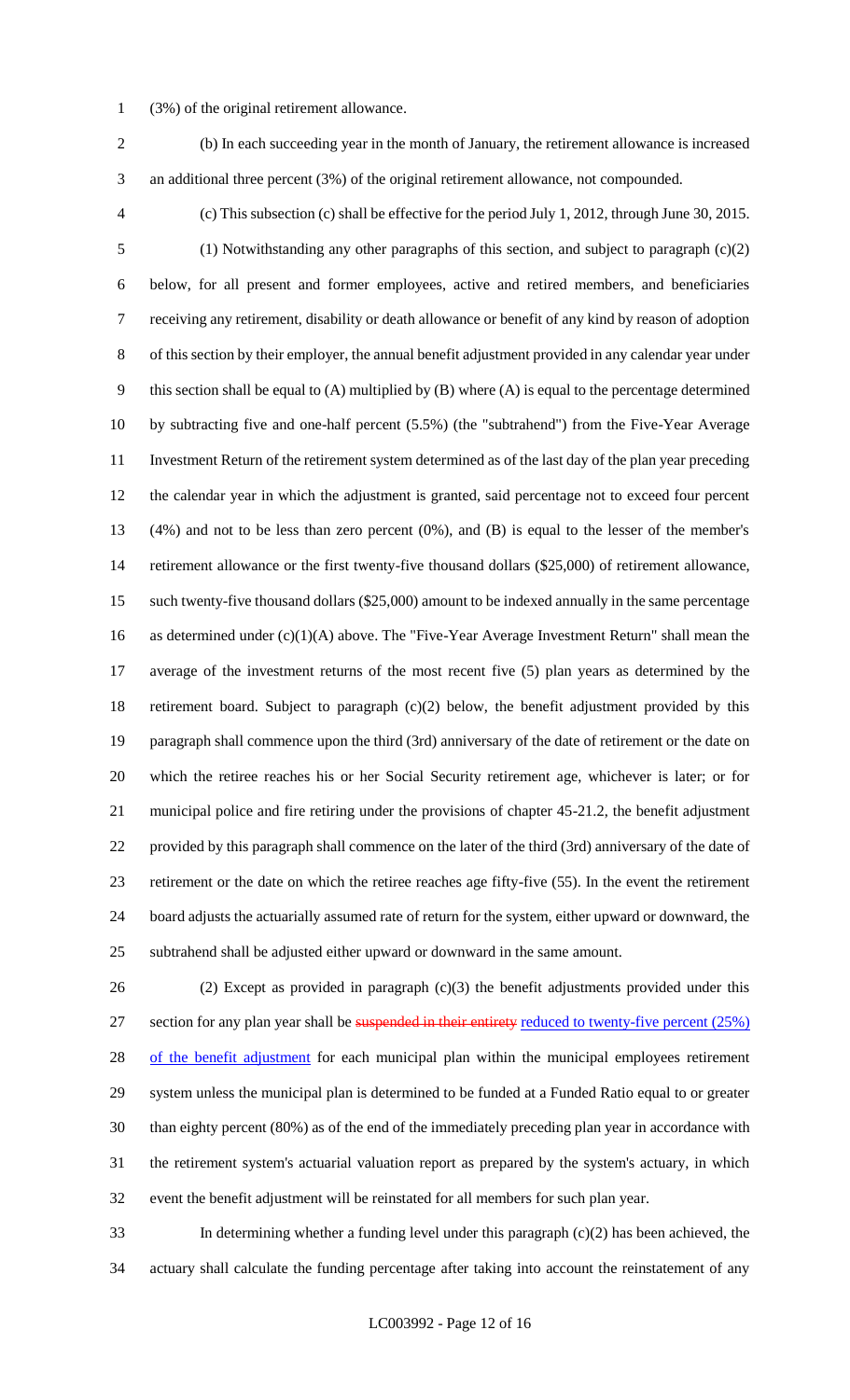current or future benefit adjustment provided under this section.

 (3) Notwithstanding paragraph (c)(2), for each municipal plan that has a Funded Ratio of less than eighty percent (80%) as of June 30, 2012, in each fifth plan year commencing after June 30, 2012, commencing with the plan year ending June 30, 2017, and subsequently at intervals of five (5) plan years, a benefit adjustment shall be calculated and made in accordance with paragraph (c)(1) above until the municipal plan's Funded Ratio exceeds eighty percent (80%).

(d) This subsection (d) shall become effective July 1, 2015.

 (1)(A) As soon as administratively reasonable following the enactment into law of this subsection (d)(1)(A), a one-time benefit adjustment shall be provided to members and/or beneficiaries of members who retired on or before June 30, 2012, in the amount of two percent (2%) of the lesser of either the employee's retirement allowance or the first twenty-five thousand dollars (\$25,000) of the member's retirement allowance. This one-time benefit adjustment shall be provided without regard to the retiree's age or number of years since retirement.

 (B) Notwithstanding the prior subsections of this section, for all present and former employees, active and retired employees, and beneficiaries receiving any retirement, disability or death allowance or benefit of any kind by reason of adoption of this section by their employer, the annual benefit adjustment provided in any calendar year under this section for adjustments on and after January 1, 2016, and subject to paragraph (d)(2) below, shall be equal to (I) multiplied by (II): (I) Shall equal the sum of fifty percent (50%) of (i) plus fifty percent (50%) of (ii) where: (i) Is equal to the percentage determined by subtracting five and one-half percent (5.5%) (the "subtrahend") from the five-year average investment return of the retirement system determined as of the last day of the plan year preceding the calendar year in which the adjustment is granted, said percentage not to exceed four percent (4%) and not to be less than zero percent (0%). The "five-year average investment return" shall mean the average of the investment returns of the most recent five (5) plan years as determined by the retirement board. In the event the

 retirement board adjusts the actuarially assumed rate of return for the system, either upward or downward, the subtrahend shall be adjusted either upward or downward in the same amount.

 (ii) Is equal to the lesser of three percent (3%) or the percentage increase in the Consumer Price Index for all Urban Consumers (CPI-U) as published by the U.S. Department of Labor Statistics determined as of September 30 of the prior calendar year.

 In no event shall the sum of (i) plus (ii) exceed three and one-half percent (3.5%) or be less than zero percent (0%).

 (II) Is equal to the lesser of either the member's retirement allowance or the first twenty-five thousand eight hundred and fifty-five dollars (\$25,855) of retirement allowance, such amount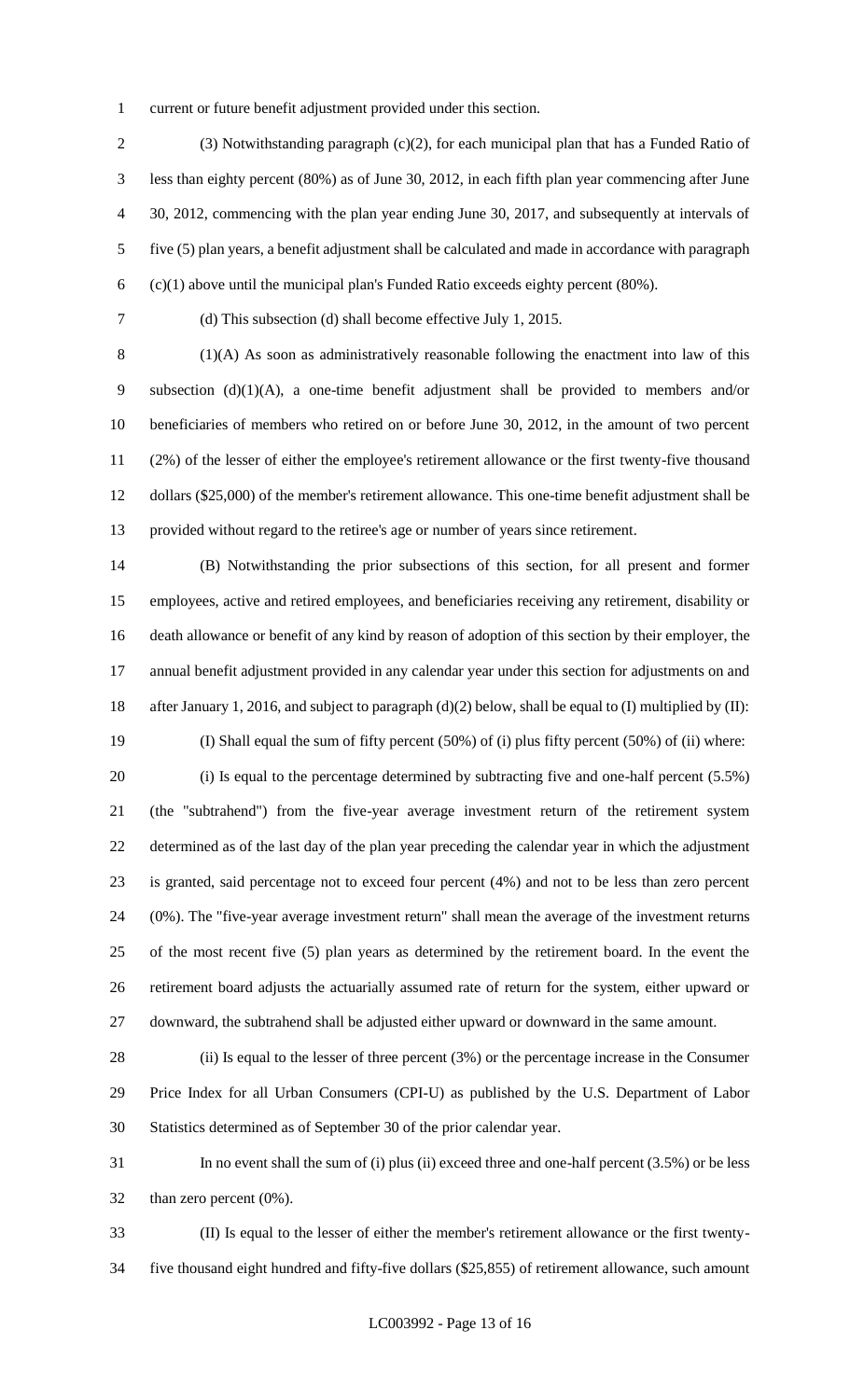1 to be indexed annually in the same percentage as determined under subsection  $(d)(1)(B)(I)$  above.

2 The benefit adjustments provided by this subsection (d)(1)(B) shall be provided to all 3 retirees entitled to receive a benefit adjustment as of June 30, 2012, under the law then in effect, 4 and for all other retirees the benefit adjustments shall commence upon the third anniversary of the 5 date of retirement or the date on which the retiree reaches his or her Social Security retirement age, 6 whichever is later; or for municipal police and fire retiring under the provisions of § 45-21.2-  $7\quad 5(b)(1)(A)$ , the benefit adjustment provided by this paragraph shall commence on the later of the 8 third anniversary of the date of retirement or the date on which the retiree reaches age fifty-five 9 (55); or for municipal police and fire retiring under the provisions of  $\S$  45-21.2-5(b)(1)(B), the 10 benefit adjustment provided by this paragraph shall commence on the later of the third anniversary 11 of the date of retirement or the date on which the retiree reaches age fifty (50).

12 (2) Except as provided in subsection  $(d)(3)$ , the The benefit adjustments under subsection 13 (d)(1)(B) for any plan year shall be suspended in their entirety reduced to twenty-five percent  $(25%)$ 14 of the benefit adjustment for each municipal plan within the municipal employees retirement 15 system unless the municipal plan is determined to be funded at a funded ratio equal to or greater 16 than eighty percent (80%) as of the end of the immediately preceding plan year in accordance with 17 the retirement system's actuarial valuation report as prepared by the system's actuary, in which 18 event the benefit adjustment will be reinstated for all members for such plan year.

19 In determining whether a funding level under this subsection (d)(2) has been achieved, the 20 actuary shall calculate the funding percentage after taking into account the reinstatement of any 21 current or future benefit adjustment provided under this section.

22 (3) Notwithstanding subsection  $(d)(2)$ , in each fourth plan year commencing after June 30, 23 2012, commencing with the plan year ending June 30, 2016, and subsequently at intervals of four 24 plan years: (i) A benefit adjustment shall be calculated and made in accordance with subsection 25 ( $\frac{d}{d}$ )(1)(B) above; and (ii) Effective for members and/or beneficiaries of members who retired on or 26 before June 30, 2015, the dollar amount in subsection  $(d)(1)(B)(II)$  of twenty-five thousand eight 27 hundred and fifty-five dollars (\$25,855) shall be replaced with thirty-one thousand and twenty-six 28 dollars (\$31,026) until the municipal plan's funded ratio exceeds eighty percent (80%).

 (e) Upon acceptance of any of the plans in this section, each employee shall on January 1 next succeeding the acceptance, contribute by means of salary deductions, pursuant to § 45-21-41, one percent (1%) of the employee's compensation concurrently with and in addition to contributions otherwise being made to the retirement system.

33 (f) The city or town shall make any additional contributions to the system, pursuant to the 34 terms of § 45-21-42, for the payment of any benefits provided by this section.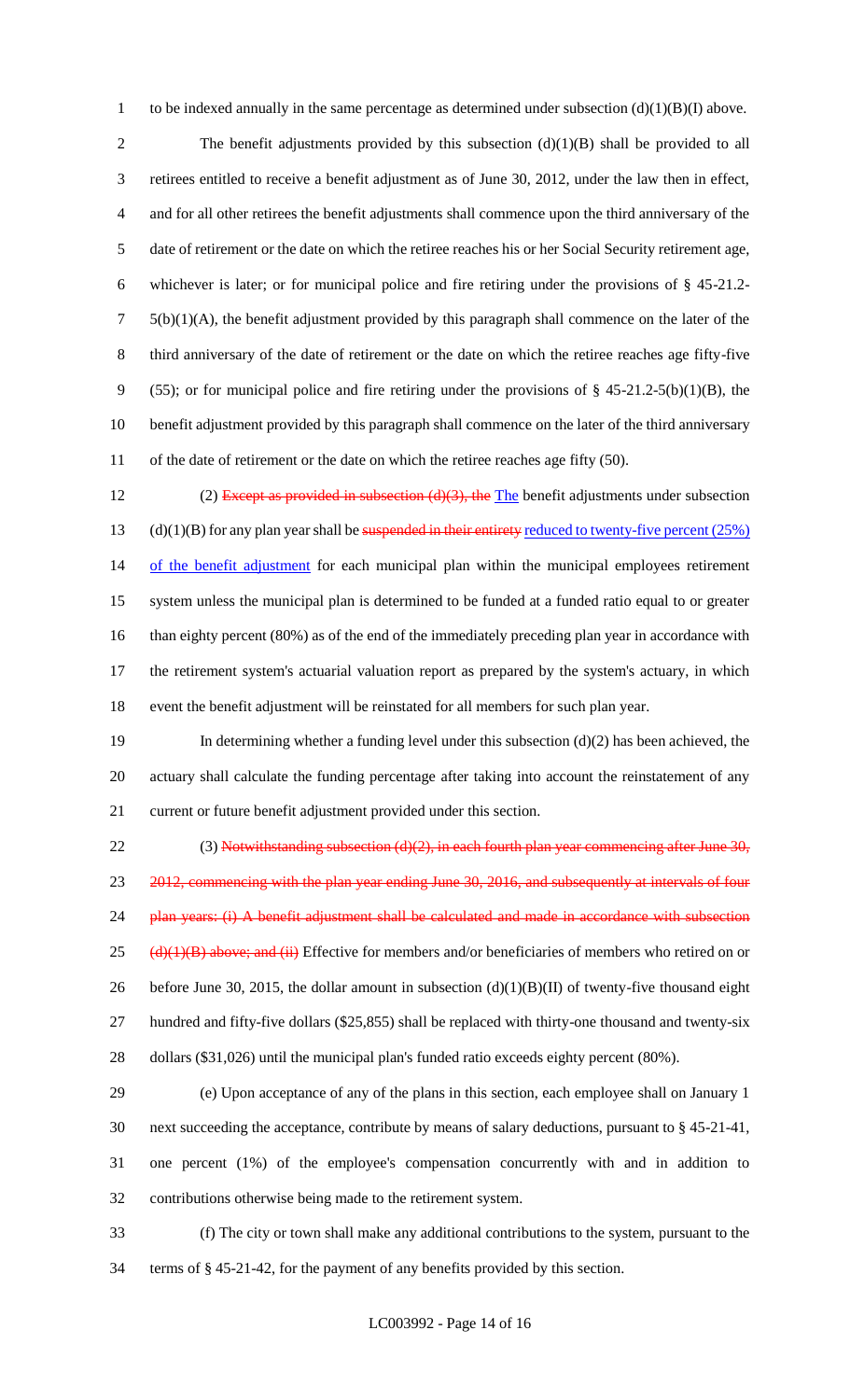(g) The East Greenwich town council shall be allowed to accept Plan C of subsection (a)(3) of this section for all employees of the town of East Greenwich who either, pursuant to contract negotiations, bargain for Plan C, or who are non-union employees who are provided with Plan C and who shall all collectively be referred to as the "Municipal-COLA Group" and shall be separate from all other employees of the town and school department, union or non-union, who are in the same pension group but have not been granted Plan C benefits. Upon acceptance by the town council, benefits in accordance with this section shall be available to all such employees who retire on or after January 1, 2003.

 (h) Effective for members and/or beneficiaries of members who have retired on or before July 1, 2015, and without regard to whether the retired member or beneficiary is receiving a benefit adjustment under this section, a one-time stipend of five hundred dollars (\$500) shall be payable within sixty (60) days following the enactment of the legislation implementing this provision, and a second one-time stipend of five hundred dollars (\$500) in the same month of the following year. These stipends shall not be considered cost of living adjustments under the prior provisions of this section.

SECTION 4. This act shall take effect upon passage.

======== LC003992 ========